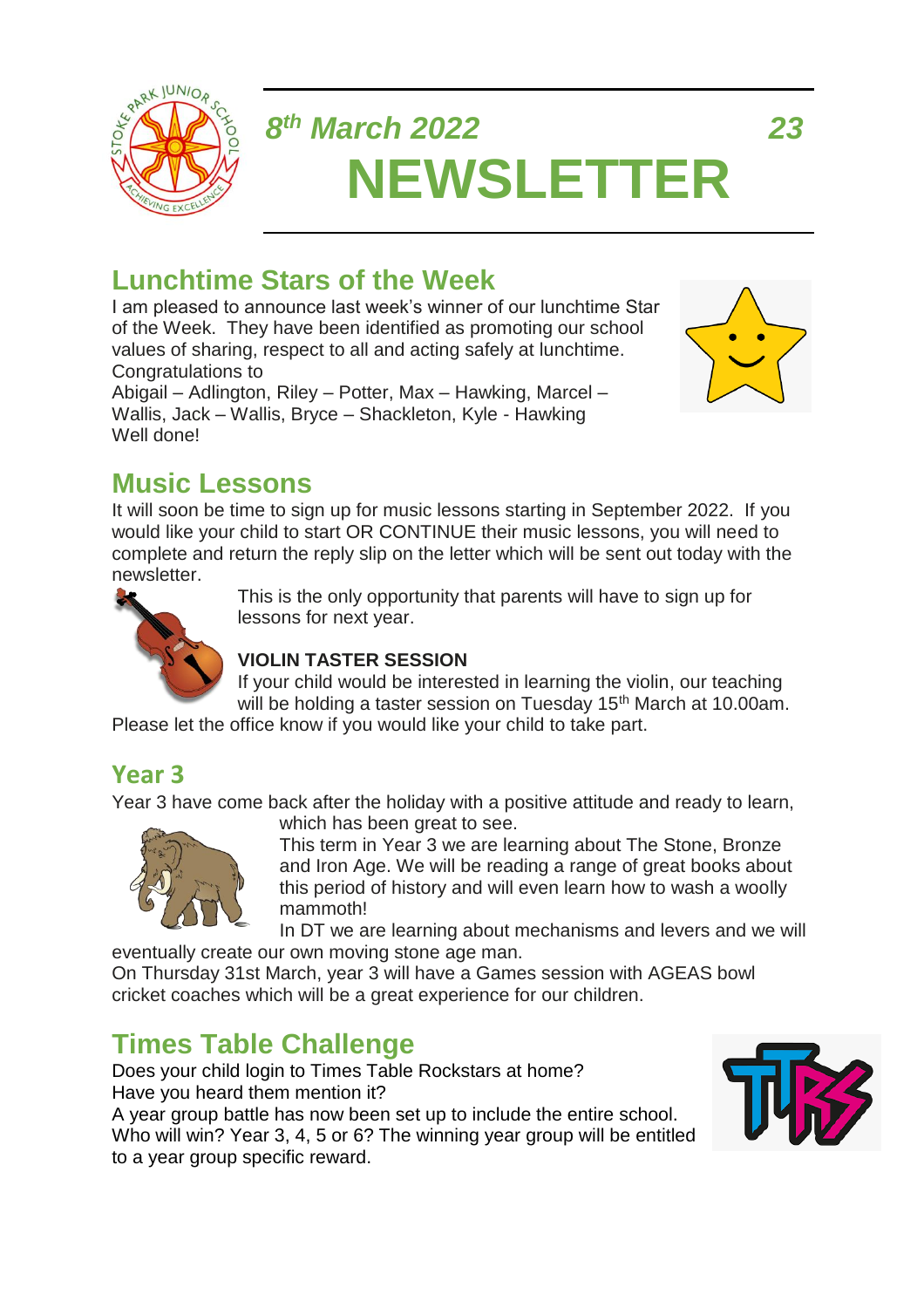All your child has to do is login to Times Table Rockstars and practise for 5 minutes every day. Not only will this greatly improve their recall of the times table facts, but it might just get their year group rewarded!

On a hugely positive note for year 5: Callum Stone, Freya Boland, Owen Horner, Joseph Michaelin, Lola Tester, Cleo Costigan, Karina Ciocan and Feddi Cunnignham all got an extra break today because of their effort and engagement with Times Table Rockstars.

Keep celebrating your times table successes at home.

Mrs Warburton

#### **Parent Reading Survey**

Reading for pleasure - the kind of reading children and adults choose to do in their own time. It contributes to our world knowledge, imagination and well-being, in addition to developing children's literacy. As a school, we are exploring children's, parents' and teachers' reading for pleasure outside school. We would also like to find out how we can support you further in developing your child's love of reading.

We would really appreciate you completing the google form, already sent to you, using the link by Thursday 31st March. The child/children of every parent who completes the google form will have the chance to win a book of their choice (up to the value of £10) as one child's name will be drawn at random after the closing date. We look forward to receiving your responses.

#### **Stubbington**

60 children and 7 members of staff are excited about their trip to Stubbington next week. All children taking part in the residential will receive an information sheet with some final reminders today. On Thursday there will be an assembly for the children to discuss the arrangements for Stubbington and answer any questions that they have. A power point presentation will be sent on Thursday with final reminders. Children not taking part in the residential should come to school as normal in school uniform and a special week of activities are planned. There will be an assembly for those children to explain the types of activities they will take part in with a theme of creatures which includes making puppets and biscuits.

#### **Red Nose Day - Friday 18th March**

On Friday 18th March, we are inviting those pupils who would like to support the charity, to come into school wearing red clothes, for a £1 donation. That could include a favourite red t-shirt, red sports kit, even red pyjamas. For those children who do not want to participate, they would be expected to be in school in their normal uniform.



We have a supply of red noses in school now that can be purchased from reception at a cost of £1.50. When they are gone they are gone!

#### **Celebration Drop-Ins**

I am really pleased that we are able to hold our celebration drop-ins this term to give parents a chance to come into school and see some of the fantastic work that the children are producing.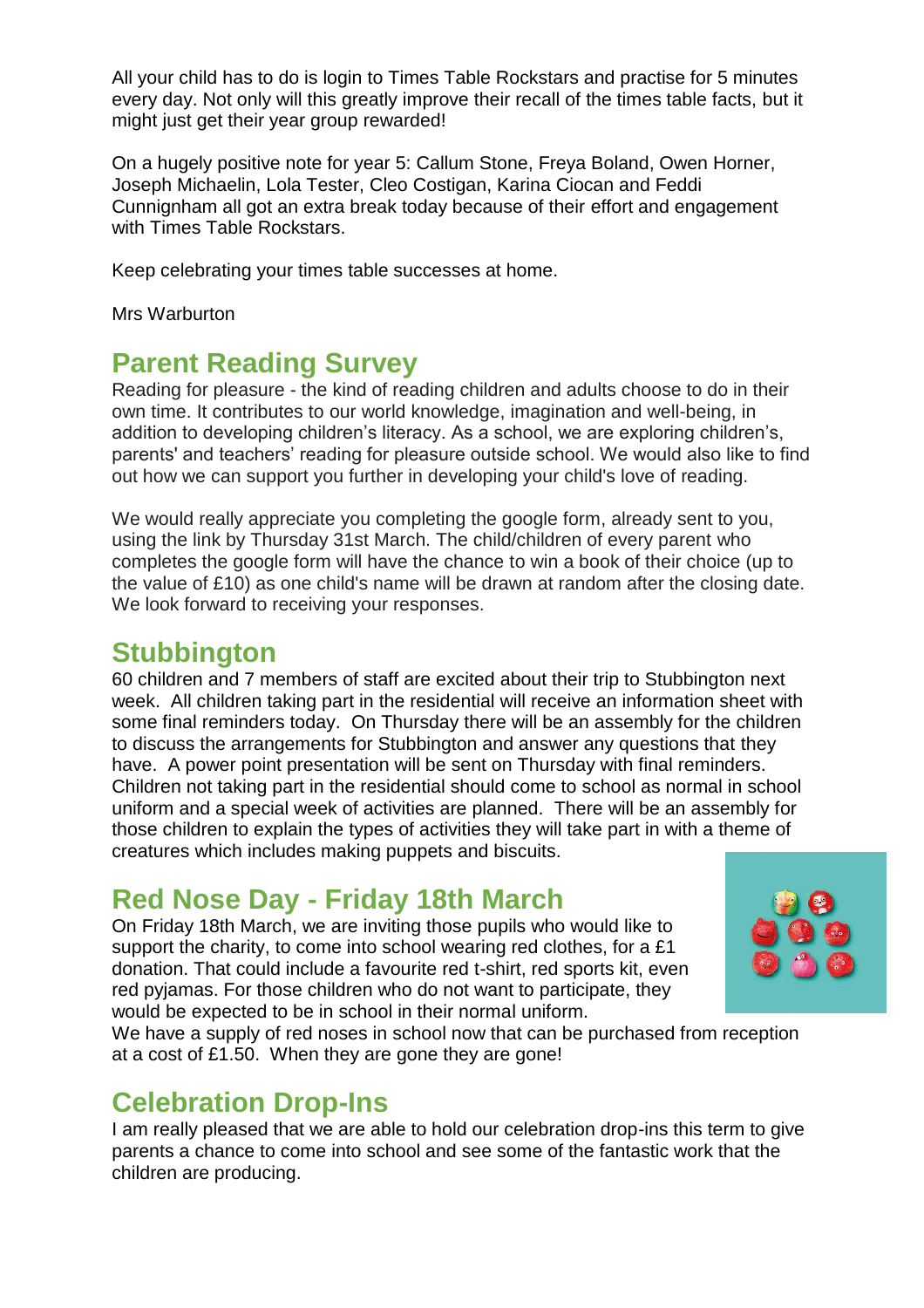The drop-in for children in Years 3 and 4 is on Thursday  $31<sup>st</sup>$  March from 3.15pm – 3.45pm.

The drop-in for children in Years 5 and 6 is on Thursday  $7<sup>th</sup>$  April from 3.15pm – 3.45pm.

#### **SATs Revision Books**

For Year 6 parents – if you missed out on the first order for SATs Revision Books, we will place a final order on 14<sup>th</sup> March. If you would like to order, please return the order form to the office by 14<sup>th</sup> March at the very latest.

# **Calendar of Events**

Year 4 residential to Stubbington: week beginning 14<sup>th</sup> March 2022.

Red Nose Day – Friday 18th March 2022

Mock SATs week for Year 6 Children: week beginning 21st March 2022.

\*\*\* DATE CHANGE \*\*\* Class photos: Friday 8TH April 2022

Celebration Drop-Ins: Years 3 and 4 Thursday 31st March 2022 Years 5 and 6 Thursday 7<sup>th</sup> April 2022

Easter Holidays: weeks beginning 11<sup>th</sup> and 18<sup>th</sup> April.

#### **FOSP Events**

25th March - Cake Sale 2nd April - Spring Fling 12pm-3pm 4th April - Bags2school (with a Friday drop off) 10th June - Fun Run 1st July - Summer Sensation

Look out for further information.

#### **Information for parents and carers on COVID-19 vaccination for at risk 5 to 11 year olds**

Children aged 5 to 11 years who are in a clinical risk group or who live with someone who is immunosuppressed can get the COVID-19 vaccine, in line with advice set out by the Joint Committee on Vaccination and [Immunisation](https://www.gov.uk/government/publications/priority-groups-for-coronavirus-covid-19-vaccination-advice-from-the-jcvi-30-december-2020/joint-committee-on-vaccination-and-immunisation-advice-on-priority-groups-for-covid-19-vaccination-30-december-2020?utm_source=8%20March%202022%20C19&utm_medium=Daily%20Email%20C19&utm_campaign=DfE%20C19) (JCVI). Eligible children include those with diabetes, immunosuppression, learning disabilities, and other conditions as outlined by the UK Health Security Agency [\(UKHSA\)](https://www.gov.uk/government/publications/covid-19-the-green-book-chapter-14a?utm_source=8%20March%202022%20C19&utm_medium=Daily%20Email%20C19&utm_campaign=DfE%20C19) in the Green [Book.](https://www.gov.uk/government/publications/covid-19-the-green-book-chapter-14a?utm_source=8%20March%202022%20C19&utm_medium=Daily%20Email%20C19&utm_campaign=DfE%20C19)

Vaccinations help to increase protection against COVID-19, which is particularly important for those with underlying health conditions.

Further information is available in the guide for parents of [children](https://www.gov.uk/government/publications/covid-19-vaccination-resources-for-children-aged-5-to-11-years/a-guide-for-parents-of-children-aged-5-to-11-years-of-age-at-high-risk?utm_source=8%20March%202022%20C19&utm_medium=Daily%20Email%20C19&utm_campaign=DfE%20C19) aged 5 to 11 [years](https://www.gov.uk/government/publications/covid-19-vaccination-resources-for-children-aged-5-to-11-years/a-guide-for-parents-of-children-aged-5-to-11-years-of-age-at-high-risk?utm_source=8%20March%202022%20C19&utm_medium=Daily%20Email%20C19&utm_campaign=DfE%20C19) published by UKHSA. We have published some [frequently](https://educationhub.blog.gov.uk/2022/02/11/vaccinations-for-clinically-vulnerable-children-and-young-people-your-questions-answered/?utm_source=8%20March%202022%20C19&utm_medium=Daily%20Email%20C19&utm_campaign=DfE%20C19) asked questions on the vaccination programme including information on eligibility, accessibility and advice for parents of children at high risk from COVID-19. Following [advice](https://www.gov.uk/government/publications/jcvi-update-on-advice-for-covid-19-vaccination-of-children-aged-5-to-11/jcvi-statement-on-vaccination-of-children-aged-5-to-11-years-old?utm_source=8%20March%202022%20C19&utm_medium=Daily%20Email%20C19&utm_campaign=DfE%20C19) from the